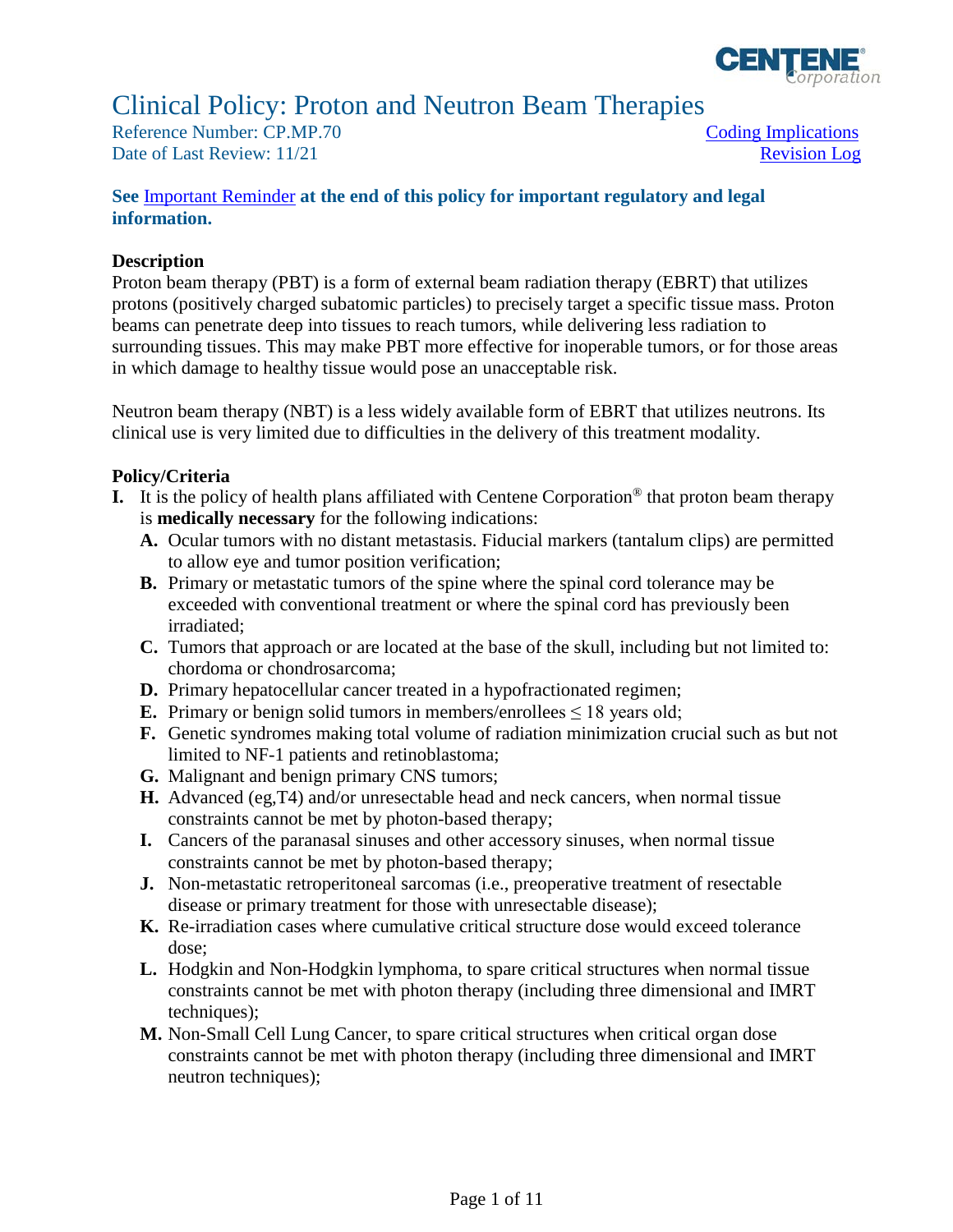

# **CLINICAL POLICY Proton and Neutron Beam Therapies**

- **N.** Thymomas and Thymic carcinoma, to spare critical structures when critical organ dose constraints cannot be met with photon therapy (including three dimensional and IMRT techniques).
- **II.** It is the policy of health plans affiliated with Centene Corporation that NBT **is medically necessary** in the treatment of salivary gland tumors considered surgically unresectable, or for a patient with salivary gland tumors who is medically inoperable.
- **III.**All other indications for PBT and NBT are considered **not medically necessary** as insufficient evidence exists to recommend proton beam therapy as superior to other treatments available.

#### **Background**

edges are mixed with normal tissue. PBT is an important method of treatment used in managing malignant disease with a welldefined target. Unlike x-rays, protons cause little damage to the tissues they pass through to reach their destination. Their energy is released after traveling a specified distance, thus delivering more radiation to the tumor and doing less damage to the nearby normal tissue. Because of this, PBT may be more useful for tumors with distinct edges rather than those whose

 approach. For large ocular melanomas and chordomas, evidence supports there to be a benefit of The American Society of Radiation Oncology (ASTRO) evaluated the evidence of use of PBT up until November 2009. The use of PBT was evaluated for CNS tumors, gastrointestinal malignancies, lung, head and neck, prostate, and pediatric tumors. Data evaluated did not provide sufficient evidence to support PBT for lung cancer, head and neck cancer, GI malignancies, and pediatric non-CNS malignancies. For hepatocellular carcinoma and prostate cancers, evidence supports the efficacy of PBT, but there is no support that it is a superior treatment to other external beam radiation therapy approaches. For pediatric CNS malignancies, PBT appears to be superior to other EBRT approaches, but more data is needed to determine the most appropriate PBT over other EBRT approaches. Current evidence is limited for PBT indications and more robust clinical trials are needed to determine the appropriate clinical setting for its use.

Radiation therapy (RT) plays a critical role in the local tumor control of benign and low-grade central nervous system tumors in children but is not without the risk of long-term treatmentrelated sequelae. PBT is an advanced RT modality with a unique dose-deposition pattern that allows for treatment of a target volume with reduced scatter dose delivered to normal tissues compared with conventional photon RT and is now increasingly utilized in children with the hope of mitigating radiation-induced late effects.<sup>32</sup>

 use of PBT include the following: ASTRO's Proton Beam Model Policy, updated from the previous version in 2014, expanded its recommendations for use. Based on medical necessity requirements and published clinical data, in addition to its previous recommendations, additional disease sites that frequently support the

- Malignant and benign primary CNS tumors
- Advanced (e.g., T4) and/or unresectable head and neck cancers
- Cancers of the paranasal sinuses and other accessory sinuses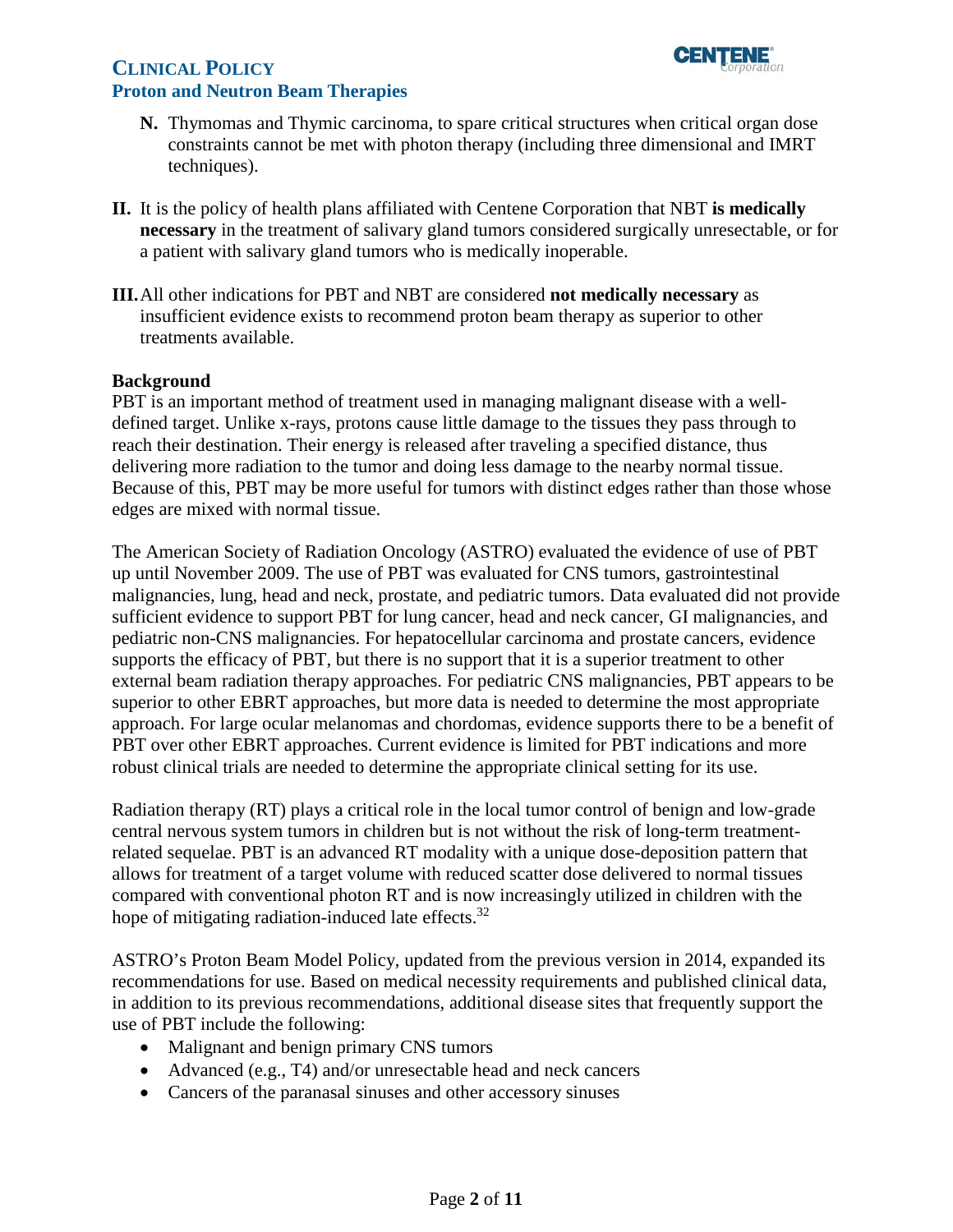

- Non-metastatic retroperitoneal sarcomas
- Re-irradiation cases (where cumulative critical structure dose would exceed tolerance dose)

ASTRO states there is a need for continued clinical evidence development and comparative effectiveness analyses for the appropriate use of PBT for various disease sites and as such all other indications are suitable for Coverage with Evidence Development (CED). They note that radiation therapy for patients treated under the CED paradigm should be covered by the insurance carrier as long as the patient is enrolled either in an IRB-approved clinical trial or in a multi-institutional patient registry adhering to Medicare requirements for CED.<sup>21</sup>

#### *Head and Neck Cancer*

Guidelines from National Comprehensive Cancer Network (NCCN) regarding PBT in the treatment of head and neck cancer state the following. "Achieving high conformal dose distributions is especially important for patients whose primary tumors are periocular in location and/or invade the orbit, skull base, and/or cavernous sinus; extend intracranially or exhibit extensive perineural invasion; and who are being treated with curative intent and/or who have long life expectancies following treatment. Non-randomized single institution clinical reports and systematic comparisons demonstrate safety and efficacy of PBT in the above-mentioned specific clinical scenarios. Either intensity-modulated radiation therapy (IMRT) or 3D conformal RT is recommended. Proton therapy can be considered when normal tissue constraints cannot be met by photon-based therapies."12

#### *Central Nervous System Cancers*

NCCN guidelines note that it is reasonable to consider proton beam for craniospinal irradiation where available, as it is associated with less toxicity.<sup>18</sup>

#### *Uveal Melanoma*

Per NCCN guidelines on uveal melanoma, "Tumor localization for PBT may be performed using indirect ophthalmoscopy, transillumination, and/or ultrasound (intraoperative and/or preoperative), MRI and or/CT. For intraocular tumors, fiducial markers (tantalum clips) are encouraged to permit eye and tumor position verification for image-guided radiotherapy delivery."19

A practice parameter on PBT from the American College of Radiology/ASTRO also notes that in the most common systems, the ophthalmologist will guide patient selection with tumor/target definition through techniques such as funduscopic examination, fluorescein angiogram, ultrasound, and direct tumor measurements intraoperatively. Most commonly but not imperatively, radio-opaque fiducial markers are sutured to the sclera and used as references for tumor definition. Treatment planning for ocular tumors has been most frequently performed with a treatment planning algorithm and software system developed specifically for treatment of ocular tumors. This requires multiple measurements that are obtained by the ophthalmologist, both from clinical examination and from surgical evaluation at the time of fiducial clip placement.<sup>20</sup>

#### *Non-metastatic Retroperitoneal Sarcomas*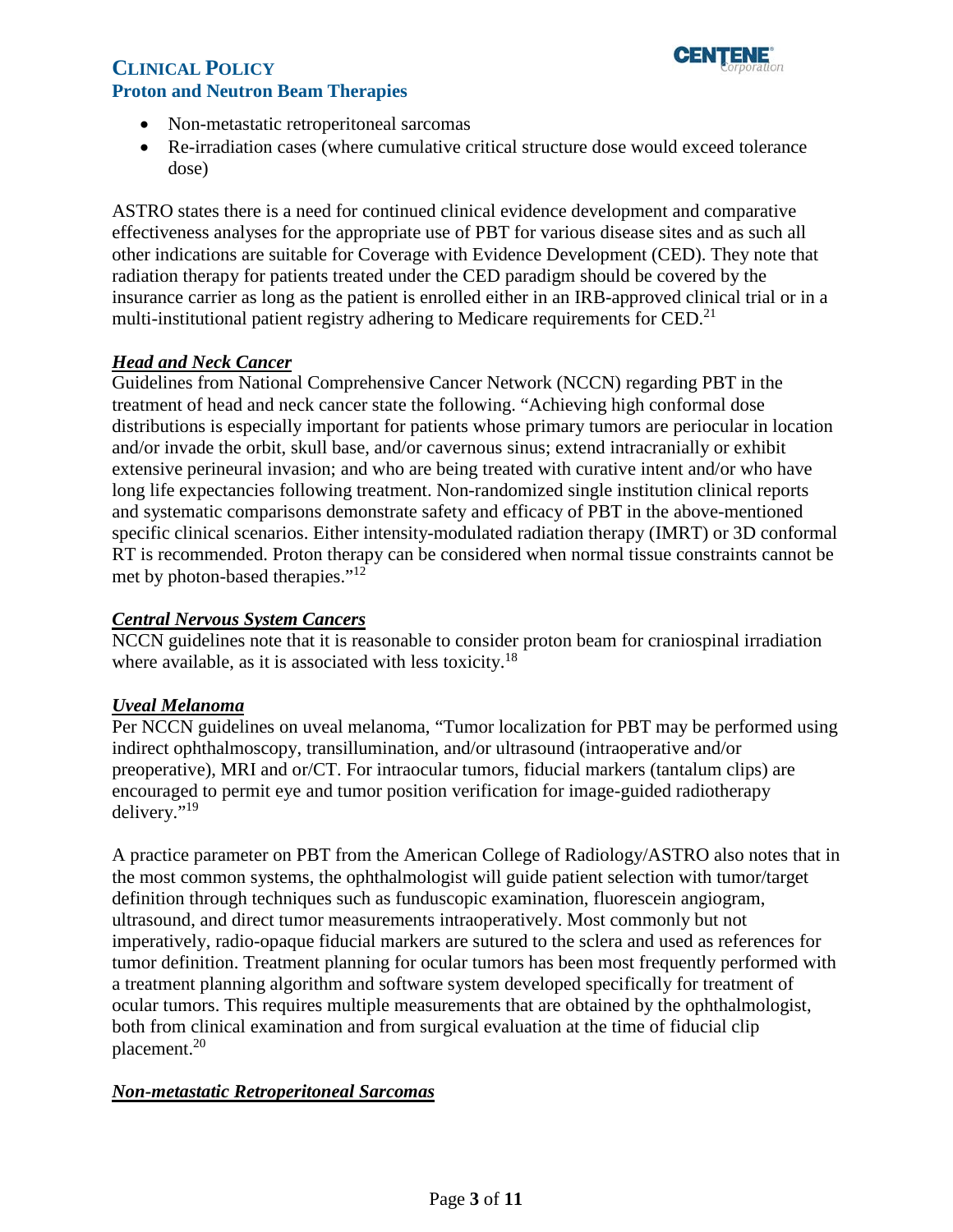

 negative margins is the standard, potentially curative treatment for patients with Newer RT techniques such as IMRT and 3D conformal RT using protons or photons may allow safety and efficacy of adjuvant RT techniques have yet to be evaluated in a multicenter RCT. Per NCCN guidelines on soft tissue sarcoma (STS), surgical resection of a localized tumor with retroperitoneal/intra-abdominal STS. Radiation therapy (RT) can be administered as preoperative treatment for patients with resectable disease or as a primary treatment for those with unresectable disease. Post-operative RT is discouraged, but may be considered in rare instances. tumor target coverage and acceptable clinical outcomes within normal tissue dose constraints to adjacent organs at risk. When EBRT is used, sophisticated treatment planning with IMRT, tomotherapy and/or proton therapy can be used to improve therapeutic effect. However, the RT is not a substitute to definitive surgical resection with negative margins, and re-resection to negative margins is preferable.

# *Hepatobiliary Cancer*

Per NCCN guidelines on hepatocellular carcinoma (HCC), EBRT is a treatment option for patients with unresectable disease, or for those who are medically inoperable due to comorbidity. All tumors irrespective of the location may be amenable to RT [3D conformal RT, IMRT, and stereotactic Body Radiation therapy (SBRT)]. Image-guided radiotherapy is strongly recommended when using EBRT, IMRT, and SBRT to improve treatment accuracy and reduce treatment-related toxicity. Hypofractionation with photons or protons is an acceptable option for intrahepatic tumors, though treatment at centers with experience is recommended. PBT may be appropriate in specific situations.<sup>17</sup> In a phase II study,  $94.8\%$  of patients with unresectable HCC who received high-dose hypofractionated PBT demonstrated >80% local control after 2 years, as defined by RECIST criteria.<sup>23</sup> Several ongoing studies are continuing to investigate the impact of hypofractionated PBT on HCC outcomes, including randomized trials comparing PBT to radiofrequency ablation.

#### *Prostate Cancer*

ASTRO recommends coverage of PBT for the treatment of non-metastatic prostate cancer when enrolled in an institutional review board (IRB)–approved study or a multi-institutional registry that adheres to Medicare requirements for Coverage with Evidence Development (CED).<sup>21</sup> NCCN guidelines note that there lacks clear evidence to support a benefit or decrement to proton therapy over IMRT for either treatment efficacy or long-term toxicity. Firm conclusions regarding differences in toxicity or effectiveness of proton and photon therapy cannot be drawn because of the limitations of the available studies. $24$ 

#### *Thymomas and Thymic Carcinomas*

Per NCCN, PBT has been shown to improve dosimetry compared to IMRT allowing better sparing of the normal organs (lungs, heart, and esophagus). Additionally, favorable results in terms of both local control and toxicity have been obtained with PBT. Based on these data, PBT may be considered in certain circumstances.<sup>29</sup>

#### *Hodgkin Lymphoma*

Per NCCN, "Treatment with photons, electrons or protons may all be appropriate, depending on the clinical circumstances. Advanced RT technologies such as IMRT/volumetric modulated arc therapy (VMAT), breath hold or respiratory gating, and/or image-guided RT (IGRT), or proton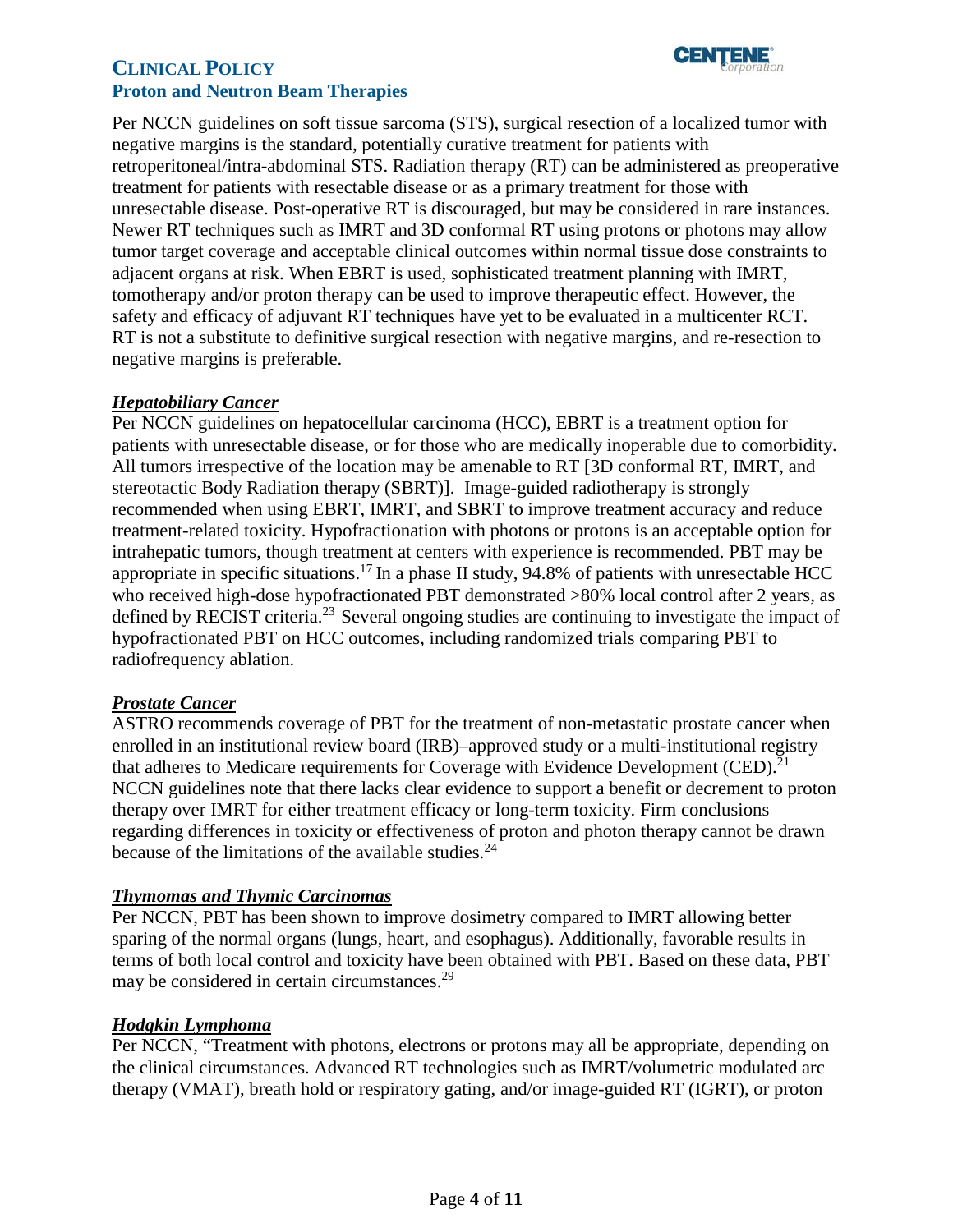

# **CLINICAL POLICY Proton and Neutron Beam Therapies**

therapy may offer significant and clinically relevant advantages in specific instances to spare important organs at risk (OAR) such as the heart (including coronary arteries, valves, and left ventricle), lungs, kidneys, spinal cord, esophagus, carotid artery, bone marrow, breasts, stomach, muscle/soft tissue, and salivary glands and decrease the risk for late, normal tissue damage while still achieving the primary goal of local tumor control. For optimal mediastinal treatment planning, organs/tissues to be contoured should include the lungs, heart, coronary arteries, and left ventricle."<sup>28</sup>

# *Esophageal and Esophagogastric Junction Cancers*

NCCN guidelines recommend that patients with esophageal cancer be treated with PBT within a clinical trial, noting that data is early and evolving.

# **Neutron Beam Therapy**

NBT utilizes neutrons, rather than photons, to destroy tumor cells. Neutrons are much heavier than photons and appear to be more effective at causing damage to very dense tumors. It is however more clinically difficult to generate neutron particles, so it has not gained wide acceptance for treatment. It has most commonly been studied in salivary gland tumors which are either unable to be removed completely or for recurrent disease.

NCCN states NBT was historically considered a promising solution for unresectable salivary gland cancer, however, they no longer recommend NBT as a general solution for salivary gland cancers due to the diminishing demand, concerns regarding the methodologic robustness of available randomized trial data, and closure of all but one center in the U.S. The panel recognizes the potential clinical value of neutron therapy for select patients, particularly those with unresectable disease meeting the RTOG-MRC clinical trial criteria. The NCCN guidelines note that PBT can be considered when normal tissue constraints cannot be met by photon-based therapy. $12$ 

#### <span id="page-4-0"></span>**Coding Implications**

This clinical policy references Current Procedural Terminology (CPT®). CPT® is a registered trademark of the American Medical Association. All CPT codes and descriptions are copyrighted 2020 American Medical Association. All rights reserved. CPT codes and CPT descriptions are from the current manuals and those included herein are not intended to be all-inclusive and are included for informational purposes only. Codes referenced in this clinical policy are for informational purposes only. Inclusion or exclusion of any codes does not guarantee coverage. Providers should reference the most up-to-date sources of professional coding guidance prior to the submission of claims for reimbursement of covered services.

| <b>CPT</b><br><b>Codes</b> | <b>Description</b>                                                                                                                                                      |
|----------------------------|-------------------------------------------------------------------------------------------------------------------------------------------------------------------------|
| 77423                      | High energy neutron radiation treatment delivery; 1 or more isocenter(s) with<br>coplanar or non-coplanar geometry with blocking and/or wedge, and/or<br>compensator(s) |
| 77520                      | Proton treatment delivery; simple, without compensation                                                                                                                 |
| 77522                      | Proton treatment delivery; simple, with compensation                                                                                                                    |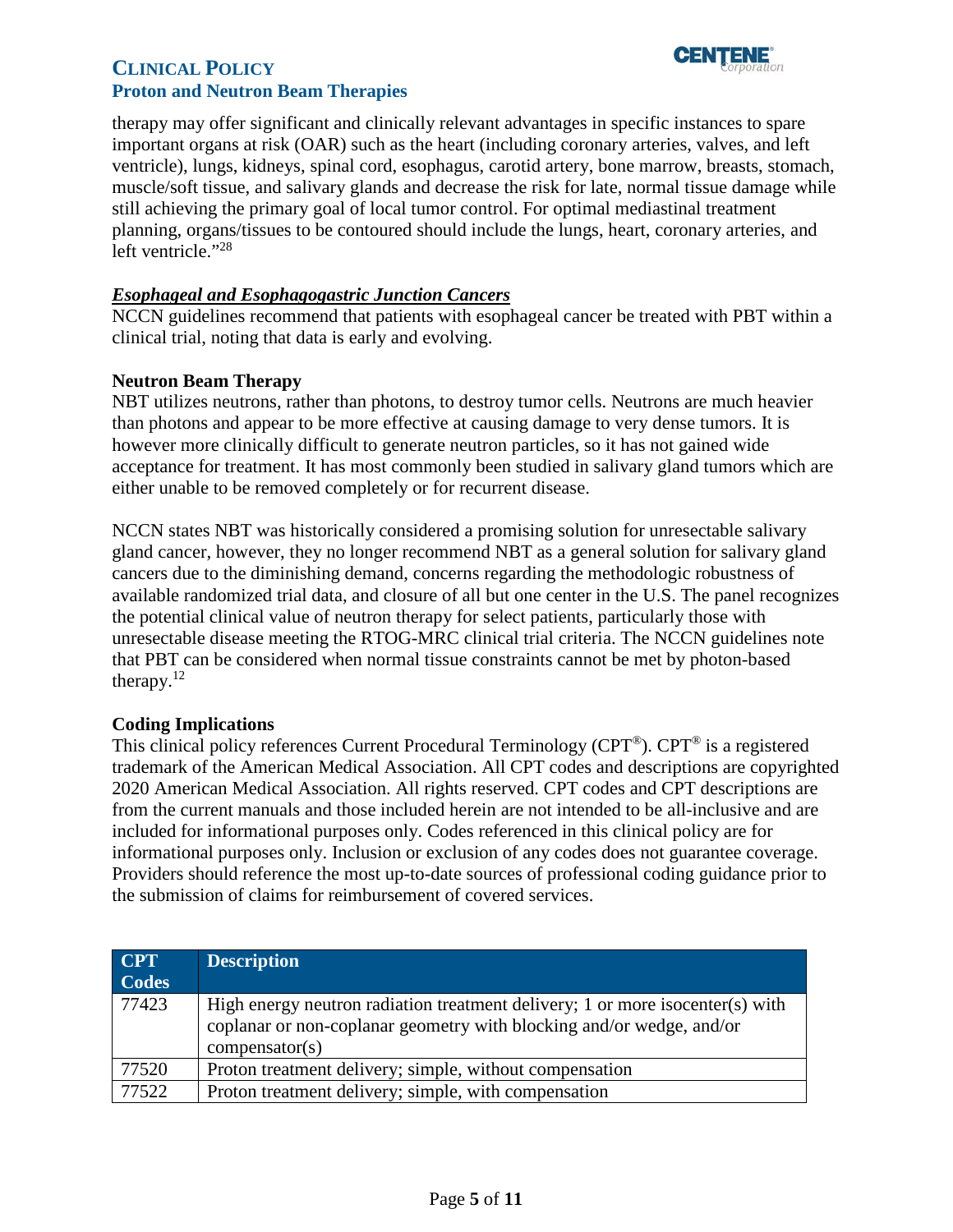

# **CLINICAL POLICY Proton and Neutron Beam Therapies**

| <b>CPT</b><br><b>Codes</b> | <b>Description</b>                      |
|----------------------------|-----------------------------------------|
| 77523                      | Proton treatment delivery; intermediate |
| 77525                      | Proton treatment delivery; complex      |

| <b>Codes</b> | <b>HCPCS</b> Description                                                                       |
|--------------|------------------------------------------------------------------------------------------------|
| S8030        | Scleral application of tantalum ring(s) for localization of lesions for proton<br>beam therapy |

# **ICD-10-CM diagnosis codes that support coverage criteria for proton beam therapy**  + Indicates a code requiring an additional character

| <b>ICD-10-CM</b>  | <b>Description</b>                                                   |
|-------------------|----------------------------------------------------------------------|
| Code              |                                                                      |
| C <sub>06.9</sub> | Malignant neoplasm of mouth, unspecified site (minor salivary gland, |
|                   | unspecified site)                                                    |
| C08.0-C08.9       | Malignant neoplasm of other and unspecified major salivary glands    |
| C11.0-C11.9       | Malignant neoplasm of nasopharynx                                    |
|                   |                                                                      |
| C16.0             | Malignant neoplasm of cardia                                         |
| $C22.0 - C22.8$   | Malignant neoplasm of liver and intrahepatic bile ducts              |
| C31.0-C31.9       | Malignant neoplasm of accessory sinuses                              |
| C34.0-C34.92      | Malignant neoplasm of bronchus and lung                              |
| C37               | Malignant neoplasm of thymus                                         |
| C41.0             | Malignant neoplasm of bones of skull and face                        |
| C41.2             | Malignant neoplasm of vertebral column                               |
| C48.0             | Malignant neoplasm of retroperitoneum                                |
| $C69.00 - C69.92$ | Malignant neoplasm of eye and adnexa                                 |
| $C70.0 - C70.9$   | Malignant neoplasm of meninges                                       |
| $C71.0 - C71.9$   | Malignant neoplasm of brain                                          |
| $C72.0 - C72.9$   | Malignant neoplasm of spinal cord, cranial nerves and other parts of |
|                   | central nervous system                                               |
| $C75.1 - C75.3$   | Malignant neoplasm of pituitary, craniopharyngeal duct, and pineal   |
|                   | gland                                                                |
| C78.00-C78.2      | Secondary malignant neoplasm of lung                                 |
| C78.89            | Secondary malignant neoplasm of other digestive organs               |
| C79.31            | Secondary malignant neoplasm of brain                                |
| C79.40-C79.49     | Secondary malignant neoplasm of other and unspecified parts of       |
|                   | nervous system                                                       |
| C81.00-C96.9      | Malignant neoplasm of lymphoid, hematopoietic and related tissue     |
| D09.20-D09.22     | Carcinoma in situ of eye                                             |
| D31.00-D31.92     | Benign neoplasm of eye and adnexa                                    |
| $D32.0 - D32.9$   | Benign neoplasm of meninges                                          |
| $D33.0 - D33.9$   | Benign neoplasm of brain and other parts of central nervous system   |
| D35.2             | Benign neoplasm of pituitary gland                                   |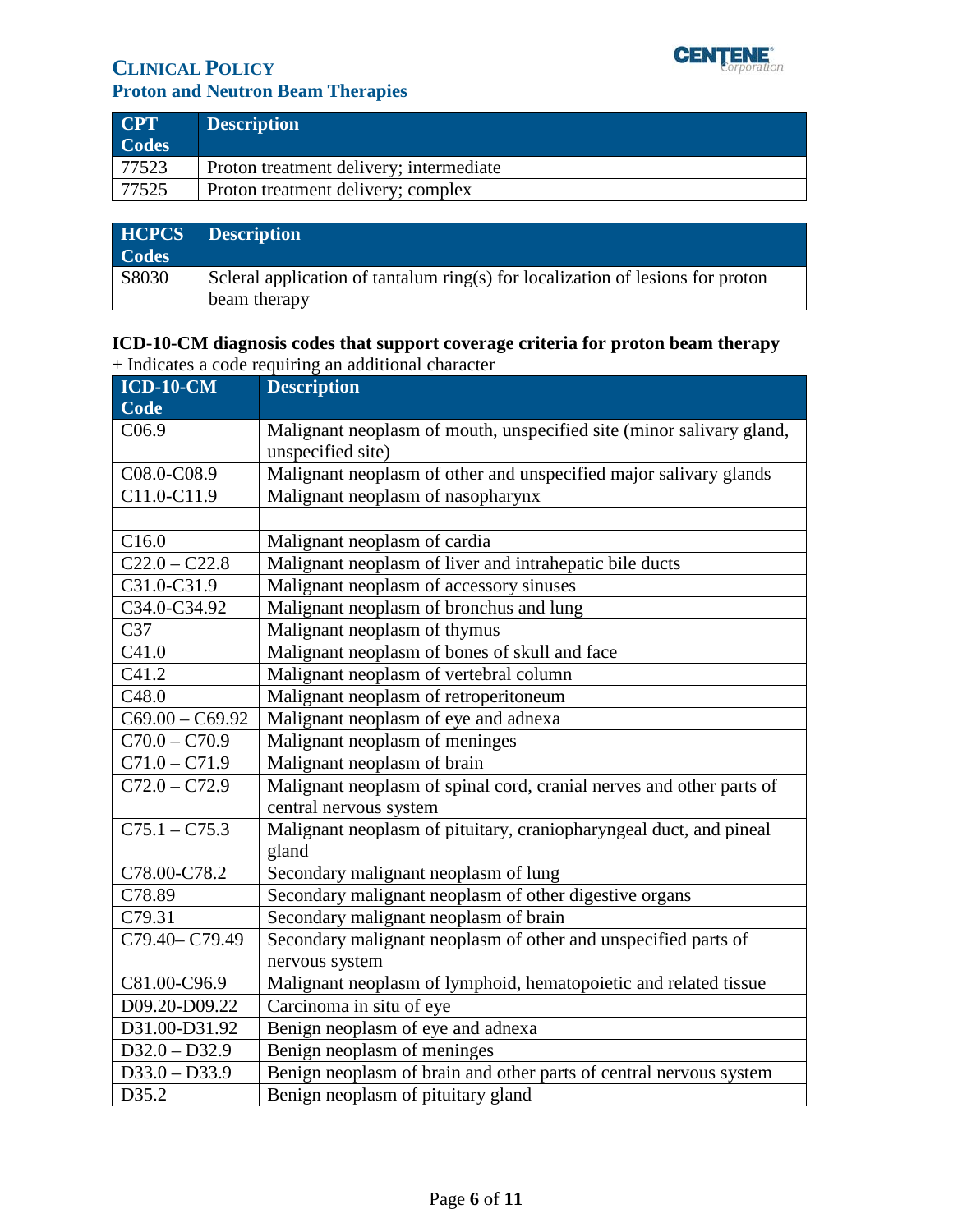

# **CLINICAL POLICY CLINICAL POLICY Proton and Neutron Beam Therapies**

| $ICD-10-CM$<br>Code | <b>Description</b>                                      |
|---------------------|---------------------------------------------------------|
| D42.1               | Neoplasm of uncertain behavior of spinal meninges       |
| $\overline{D43.4}$  | Neoplasm of uncertain behavior of spinal cord           |
| D44.3               | Neoplasm of uncertain behavior of pituitary gland       |
| D44.4               | Neoplasm of uncertain behavior of craniopharyngeal duct |

<span id="page-6-0"></span>

| <b>Reviews, Revisions, and Approvals</b>                                                       |                      | <b>Approval</b><br><b>Date</b> |
|------------------------------------------------------------------------------------------------|----------------------|--------------------------------|
| Policy developed                                                                               | <b>Date</b><br>03/14 | 03/14                          |
| Removed re-irradiation from I.A. Changed policy/criteria to Disease                            |                      | 03/15                          |
| State only. Changed I.A.2 from list of tumors to spinal tumors language.                       |                      |                                |
| Added tumors of the base of the skull to I.A.3 for clarification. Removed                      |                      |                                |
| pituitary and sinus tumors. Updated background information                                     | 03/16                |                                |
| Added hepatocellular tumors and member/enrollees with genetic                                  |                      | 03/16                          |
| syndromes to Criteria I                                                                        |                      |                                |
| Updated background information<br>Updated template                                             |                      |                                |
| Added ICD-10 CM codes                                                                          | 06/16                |                                |
|                                                                                                | 02/17                | 03/17                          |
| References reviewed and updated. ICD-10 codes updated<br>References reviewed and updated.      | 02/18                | 02/18                          |
|                                                                                                | 09/18                |                                |
| Added fiducial markers (tantalum clips) as medically necessary when<br>treating ocular tumors. |                      |                                |
| Removed NBT from initial statement in I. Added the following as                                | 12/18                | 12/18                          |
| medically necessary indications for PBT: malignant and benign primary                          |                      |                                |
| CNS tumors; advanced (eg, T4) and/or unresectable head and neck                                |                      |                                |
| cancers; cancers of the paranasal sinuses and other accessory sinuses;                         |                      |                                |
| non-metastatic retroperitoneal sarcomas and re-irradiation cases where                         |                      |                                |
| cumulative critical structure dose would exceed tolerance dose.                                |                      |                                |
| Background and codes updated.                                                                  |                      |                                |
| Removed 77422, as it is no longer a valid code. Clarified in II that                           | 02/19                |                                |
| neutron beam therapy is medically necessary for a patient who is                               |                      |                                |
| medically inoperable and has salivary gland tumors, in addition to the                         |                      |                                |
| existing criteria of a surgically unresectable salivary gland tumors.                          |                      |                                |
| Added indications for non-Hodgkin lymphoma, esophageal and                                     | 11/19                | 12/19                          |
| esophagogastric junction cancers, and non-small cell lung cancers.                             |                      |                                |
| Removed + sign as the first and last codes do not have fifth digit for                         |                      |                                |
| ranges C72.0-C72.9 and C79.40-C79.49. Added the following code/code                            |                      |                                |
| ranges: C15.3-C15.9, C16.0, C34.0-C34.92, C78.00-C78.82, C78.89,                               |                      |                                |
| and C82.00-C96.9. Reviewed by specialist.                                                      | 10/20                |                                |
| Removed Esophageal and Esophagogastric Junction Cancers as an                                  |                      | 11/20                          |
| indication for PBT. Added Hodgkin Lymphoma, Thymomas and Thymic                                |                      |                                |
| carcinoma as indications. Added language for clarity to I. L, I.M. ICD -                       |                      |                                |
| 10 Code updates: Removed C15.3-C15.9, added C37. Revised                                       |                      |                                |
| description of codes C71.0-C71.9 and C72.0-C72.9. Revised code set                             |                      |                                |
| C79.4-C79.49 - C79.40 to C79.40-C79.49. Expanded code set C82.00-                              |                      |                                |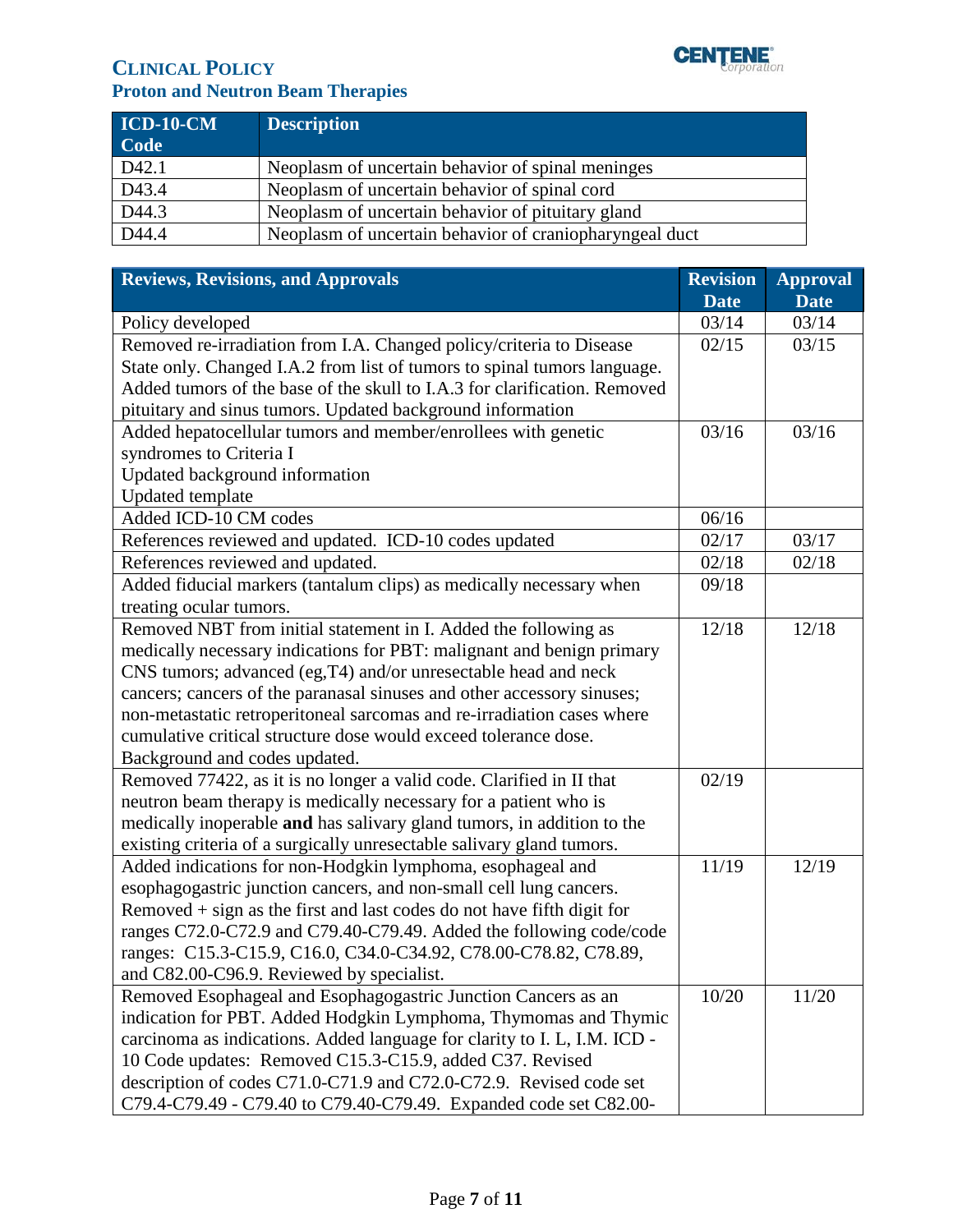

| <b>Reviews, Revisions, and Approvals</b>                              |             | <b>Approval</b> |
|-----------------------------------------------------------------------|-------------|-----------------|
|                                                                       | <b>Date</b> | <b>Date</b>     |
| C96.9 to C81.00-C96.9 and revised description. Removed "member"       |             |                 |
| from I.F and replaced all other instances of "member" with            |             |                 |
| "member/enrollee." References reviewed and updated. Changed title to  |             |                 |
| Proton and Neutron Beam Therapies.                                    |             |                 |
| Annual review. References reviewed and updated. Reviewed by           | 11/21       | 11/21           |
| specialist. Changed "Last Review Date" in the header to "Date of Last |             |                 |
| Review" and "Date" in revision log to "Revision Date". Replaced ICD-  |             |                 |
| 10 code C78.82 with C78.2. Updated background regarding PBT for       |             |                 |
| benign and low-grade central nervous system tumors in children        |             |                 |

#### **References**

- 1. Aihara T, Morita N, Kamitani N, et al. Boron neutron capture therapy for advanced salivary gland carcinoma in head and neck. *Int J Clin Oncol*. 2014;19(3):437-444. doi:10.1007/s10147-013-0580-3
- 2. Allen AM, Pawlicki T, Dong L, et al. An evidence based review of proton beam therapy: the report of ASTRO's emerging technology committee. *Radiother Oncol*. 2012;103(1):8-11. doi:10.1016/j.radonc.2012.02.001
- 3. American Cancer Society. Radiation Therapy for Adult Brain and Spinal Cord Tumors. [https://www.cancer.org/cancer/brain-spinal-cord-tumors-adults/treating/radiation](https://www.cancer.org/cancer/brain-spinal-cord-tumors-adults/treating/radiation-therapy.html)[therapy.html.](https://www.cancer.org/cancer/brain-spinal-cord-tumors-adults/treating/radiation-therapy.html) Updated May 5, 2020. Accessed October 18, 2021.
- 4. American Cancer Society. Radiation Therapy for Brain and Spinal Cord Tumors in Children. [https://www.cancer.org/cancer/brain-spinal-cord-tumors](https://www.cancer.org/cancer/brain-spinal-cord-tumors-children/treating/radiation-therapy.html)[children/treating/radiation-therapy.html.](https://www.cancer.org/cancer/brain-spinal-cord-tumors-children/treating/radiation-therapy.html) Updated June 20, 2018. Accessed October 18, 2021.
- 5. ASTRO Model Policies. Proton beam therapy (PBT). [https://www.astro.org/uploadedFiles/Main\\_Site/Practice\\_Management/Reimbursement/AST](https://www.astro.org/uploadedFiles/Main_Site/Practice_Management/Reimbursement/ASTRO%20PBT%20Model%20Policy%20FINAL.pdf)  [RO%20PBT%20Model%20Policy%20FINAL.pdf.](https://www.astro.org/uploadedFiles/Main_Site/Practice_Management/Reimbursement/ASTRO%20PBT%20Model%20Policy%20FINAL.pdf) May 20, 2014. Accessed October 18, 2021.
- 6. Gewanter RM, Rosenzweig KE, Chang JY, et al. ACR Appropriateness Criteria: nonsurgical treatment for non-small-cell lung cancer: good performance status/definitive intent. *Curr Probl Cancer*. 2010;34(3):228-249. doi:10.1016/j.currproblcancer.2010.04.001.
- 7. Kahalley LS, et al. IQ change within three years of radiation therapy in pediatric brain tumor patients treated with proton beam versus photon radiation therapy. [https://ascopubs.org/doi/abs/10.1200/jco.2013.31.15\\_suppl.10009.](https://ascopubs.org/doi/abs/10.1200/jco.2013.31.15_suppl.10009) Accessed October 18, 2021.
- 8. Karajannis MA, Marcus KJ. Focal brainstem glioma. UpToDate. [www.uptodate.com.](http://www.uptodate.com/) Published September 18, 2020. Accessed October 19, 2021.
- 9. Korf BR. Lobbous M, Metrock LK. Neurofibromatosis type 1 (NF1): Management and prognosis. UpToDate. [www.uptodate.com.](http://www.uptodate.com/) Published June 9, 2021. Accessed October 19, 2021.
- 10. Lydiatt WM, Quivey JM. Salivary gland tumors: Treatment of locoregional disease. UpToDate. [www.uptodate.com.](http://www.uptodate.com/) Published March 8, 2021. Accessed October 19, 2021.
- 11. Bryant C, Smith TL, Henderson RH, et al. Five-Year Biochemical Results, Toxicity, and Patient-Reported Quality of Life After Delivery of Dose-Escalated Image Guided Proton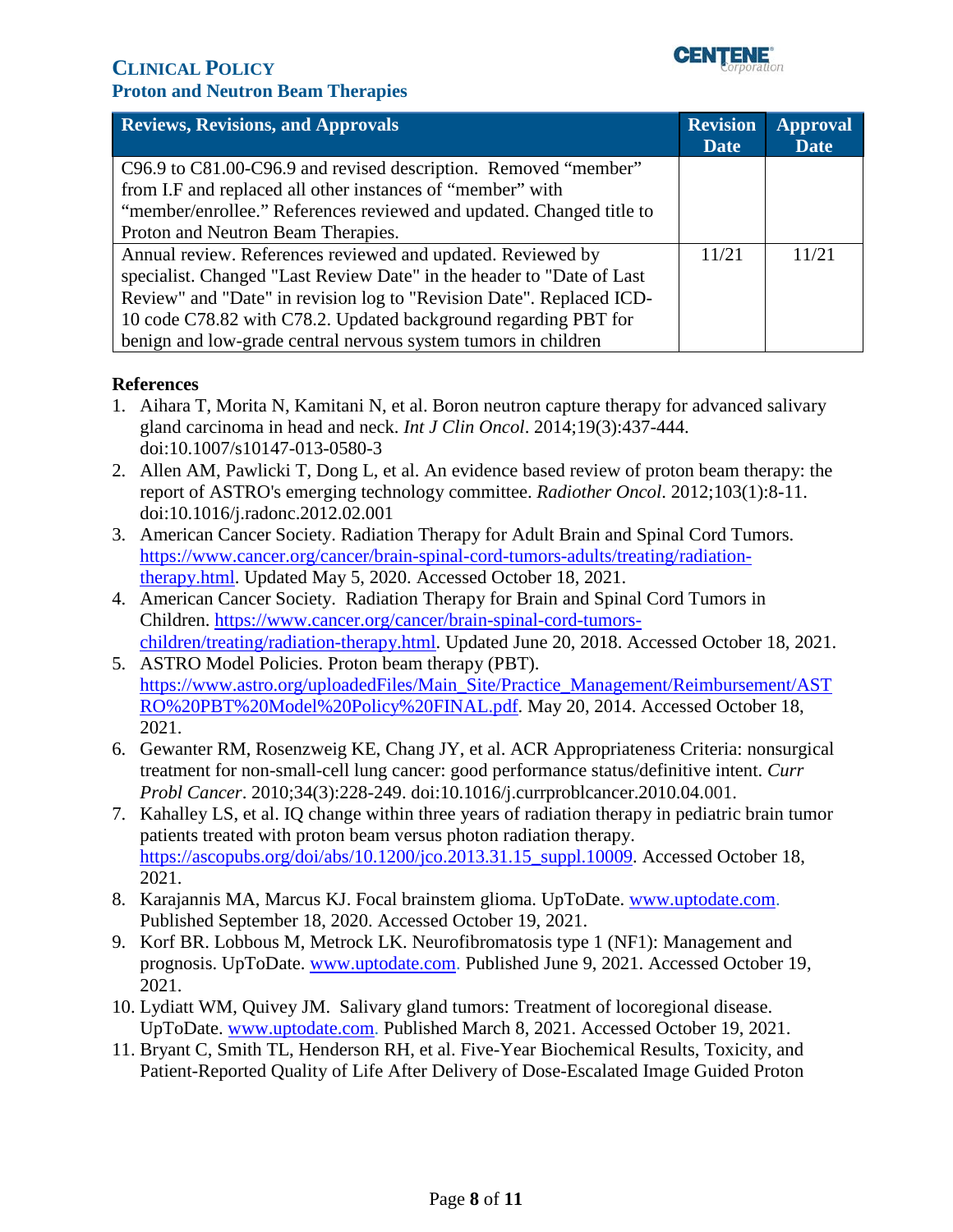

Therapy for Prostate Cancer. *Int J Radiat Oncol Biol Phys*. 2016;95(1):422-434. doi:10.1016/j.ijrobp.2016.02.038

- 12. National Comprehensive Cancer Network (NCCN). NCCN Guidelines for Head and Neck Cancers. V.1.2021. Published June 25, 2020. Accessed October 18, 2021.
- 13. Proton Therapy Guideline Working Group, Guideline Advisory Group. Proton Beam Radiation Therapy. Edmonton (AB): Alberta Health Services, Cancer Care; 2013 Mar. 20 p. (Clinical practice guideline; no. RT-002 version2). [https://www.albertahealthservices.ca/assets/info/hp/cancer/if-hp-cancer-guide](https://www.albertahealthservices.ca/assets/info/hp/cancer/if-hp-cancer-guide-rt002-proton-beam-RT.pdf)[rt002-proton-beam-RT.pdf.](https://www.albertahealthservices.ca/assets/info/hp/cancer/if-hp-cancer-guide-rt002-proton-beam-RT.pdf) Updated July 2019. Accessed October 18, 2021.
- 14. Singer RJ, Ogilvy CS, Rordorf G. Brain arteriovenous malformations. UpToDate. [www.uptodate.com.](http://www.uptodate.com/) Published July 30 2021. Accessed October 19, 2021.
- 15. Stenson KM, Haraf DJ. Paranasal sinus cancer. UpToDate. [www.uptodate.com.](http://www.uptodate.com/) Published January 4, 2021. Accessed October 19, 2021.
- 16. Synderman C. Chordoma and chondrosarcoma of the skull base. UpToDate. [www.uptodate.com.](http://www.uptodate.com/) Published November 27, 2019. Accessed October 19, 2021.
- 17. National Comprehensive Cancer Network. Hepatobiliary Cancers (Version 5.2021). [https://www.nccn.org/login?ReturnURL=https://www.nccn.org/professionals/physic](https://www.nccn.org/login?ReturnURL=https://www.nccn.org/professionals/physician_gls/pdf/hepatobiliary.pdf)  [ian\\_gls/pdf/hepatobiliary.pdf.](https://www.nccn.org/login?ReturnURL=https://www.nccn.org/professionals/physician_gls/pdf/hepatobiliary.pdf) Published September 21, 2021. Accessed October 18, 2021.
- 18. National Comprehensive Cancer Network. Central Nervous System Cancers (Version 2.2021). [https://www.nccn.org/login?ReturnURL=https://www.nccn.org/professionals/physic](https://www.nccn.org/login?ReturnURL=https://www.nccn.org/professionals/physician_gls/pdf/cns.pdf)  [ian\\_gls/pdf/cns.pdf.](https://www.nccn.org/login?ReturnURL=https://www.nccn.org/professionals/physician_gls/pdf/cns.pdf) Published September 8, 2021. Accessed October 18, 2021.
- 19. National Comprehensive Cancer Network. Melanoma: Uveal (Version 2.2021). [https://www.nccn.org/professionals/physician\\_gls/pdf/uveal.pdf.](https://www.nccn.org/professionals/physician_gls/pdf/uveal.pdf) Published June 25, 2021. Accessed October 18, 2021.
- 20. ACR-ASTRO Practice Parameter for the Performance of Proton Beam Radiation Therapy. [https://www.acr.org/-/media/ACR/Files/Practice-Parameters/Proton-Therapy-RO.pdf.](https://www.acr.org/-/media/ACR/Files/Practice-Parameters/Proton-Therapy-RO.pdf) Revised 2018. Accessed October 19, 2021.
- 21. ASTRO Model Policies. Proton beam therapy (PBT). https://www.astro.org/uploadedFiles/Main\_Site/Practice\_Management/Reimbursement/AST [RO%20PBT%20Model%20Policy%20FINAL.pdf.](https://www.astro.org/uploadedFiles/Main_Site/Practice_Management/Reimbursement/ASTRO%20PBT%20Model%20Policy%20FINAL.pdf) Published June 2017. Accessed October 18, 2021.
- 22. National Comprehensive Cancer Network. Soft Tissue sarcoma. Version 2.2021 [https://www.nccn.org/guidelines/guidelines-detail?category=1&id=1464.](https://www.nccn.org/guidelines/guidelines-detail?category=1&id=1464) Published April 28, 2021. Accessed October 18, 2021.
- 23. Hong TS, Wo JY, Yeap BY, et al. Multi-Institutional Phase II Study of High-Dose Hypofractionated Proton Beam Therapy in Patients With Localized, Unresectable Hepatocellular Carcinoma and Intrahepatic Cholangiocarcinoma. *J Clin Oncol*. 2016;34(5):460-468. doi:10.1200/JCO.2015.64.2710
- 24. Baldini, EH. Radiation therapy for Ewing sarcoma family of tumors. UpToDate. [www.uptodate.com.](http://www.uptodate.com/) Published October 4, 2021. Accessed October 19, 2021.
- 25. National Comprehensive Cancer Network. B-Cell Lymphomas. Version 5.2021 [https://www.nccn.org/guidelines/guidelines-detail?category=1&id=1480.](https://www.nccn.org/guidelines/guidelines-detail?category=1&id=1480) Published September 22, 2021. Accessed October 18, 2021.
- 26. National Comprehensive Cancer Network. Esophageal and Esophagogastric Junction Cancers. Version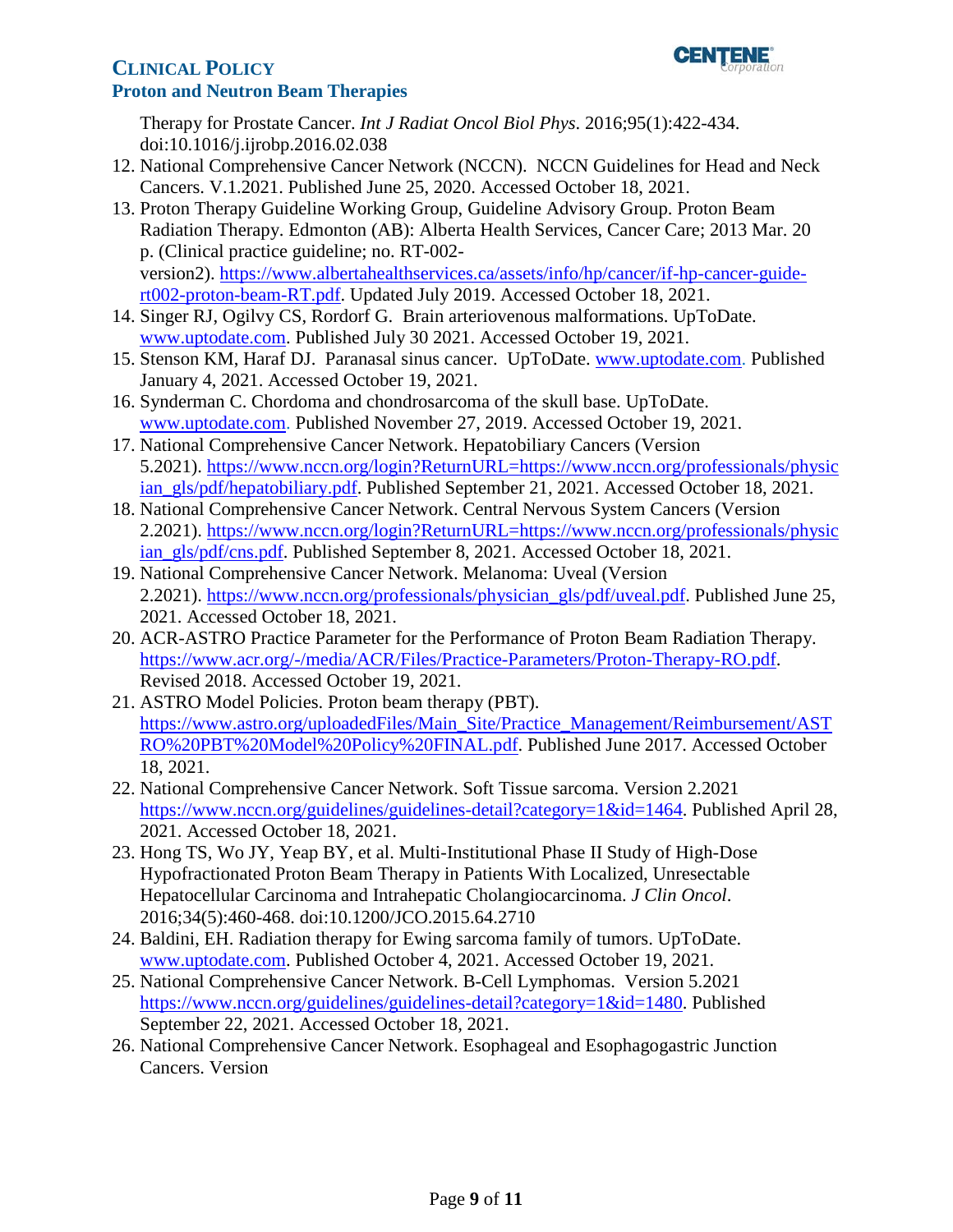

4.2021[.https://www.nccn.org/professionals/physician\\_gls/pdf/esophageal.pdf.](https://www.nccn.org/professionals/physician_gls/pdf/esophageal.pdf) Published August 3, 2021. Accessed October 18, 2021.

- 27. National Comprehensive Cancer Network. Non-Small Cell Lung Cancer. Version 6.2021. [https://www.nccn.org/guidelines/guidelines-detail?category=1&id=1450.](https://www.nccn.org/guidelines/guidelines-detail?category=1&id=1450) Published October 29, 2021. Accessed October 18, 2021.
- 28. National Comprehensive Cancer Network. Hodgkin Lymphoma. Version 4.2021 [https://www.nccn.org/guidelines/guidelines-detail?category=1&id=1439.](https://www.nccn.org/guidelines/guidelines-detail?category=1&id=1439) April 20, 2021. Accessed October 18, 2021.
- 29. National Comprehensive Cancer Network. Thymomas and thymic Carcinomas. Version 1.2021. [https://www.nccn.org/guidelines/guidelines-detail?category=1&id=1469.](https://www.nccn.org/guidelines/guidelines-detail?category=1&id=1469) Published December 4, 2020. Accessed October 18, 2021.
- 30. Harbour JW, Shih HA. Initial management of uveal and conjunctival melanomas. UpToDate. [www.uptodate.com.](http://www.uptodate.com/) Published January 4, 2021. Accessed October 19, 2021.
- 31. Hughes JR, Parsons JL. FLASH Radiotherapy: Current Knowledge and Future Insights Using Proton-Beam Therapy. *Int J Mol Sci*. 2020;21(18):6492. doi:10.3390/ijms21186492
- 32. Eaton BR, Yock T. The use of proton therapy in the treatment of benign or low-grade pediatric brain tumors. Cancer J. 2014;20(6):403-408. doi:10.1097/PPO.0000000000000079

# <span id="page-9-0"></span>**Important Reminder**

 This clinical policy has been developed by appropriately experienced and licensed health care professionals based on a review and consideration of currently available generally accepted standards of medical practice; peer-reviewed medical literature; government agency/program approval status; evidence-based guidelines and positions of leading national health professional organizations; views of physicians practicing in relevant clinical areas affected by this clinical policy; and other available clinical information. The Health Plan makes no representations and accepts no liability with respect to the content of any external information used or relied upon in developing this clinical policy. This clinical policy is consistent with standards of medical practice current at the time that this clinical policy was approved. "Health Plan" means a health plan that has adopted this clinical policy and that is operated or administered, in whole or in part, by Centene Management Company, LLC, or any of such health plan's affiliates, as applicable.

 The purpose of this clinical policy is to provide a guide to medical necessity, which is a component of the guidelines used to assist in making coverage decisions and administering benefits. It does not constitute a contract or guarantee regarding payment or results. Coverage decisions and the administration of benefits are subject to all terms, conditions, exclusions and limitations of the coverage documents (e.g., evidence of coverage, certificate of coverage, policy, contract of insurance, etc.), as well as to state and federal requirements and applicable Health Plan-level administrative policies and procedures.

 applicable legal and regulatory requirements relating to provider notification. If there is a This clinical policy is effective as of the date determined by the Health Plan. The date of posting may not be the effective date of this clinical policy. This clinical policy may be subject to discrepancy between the effective date of this clinical policy and any applicable legal or regulatory requirement, the requirements of law and regulation shall govern. The Health Plan retains the right to change, amend or withdraw this clinical policy, and additional clinical policies may be developed and adopted as needed, at any time.